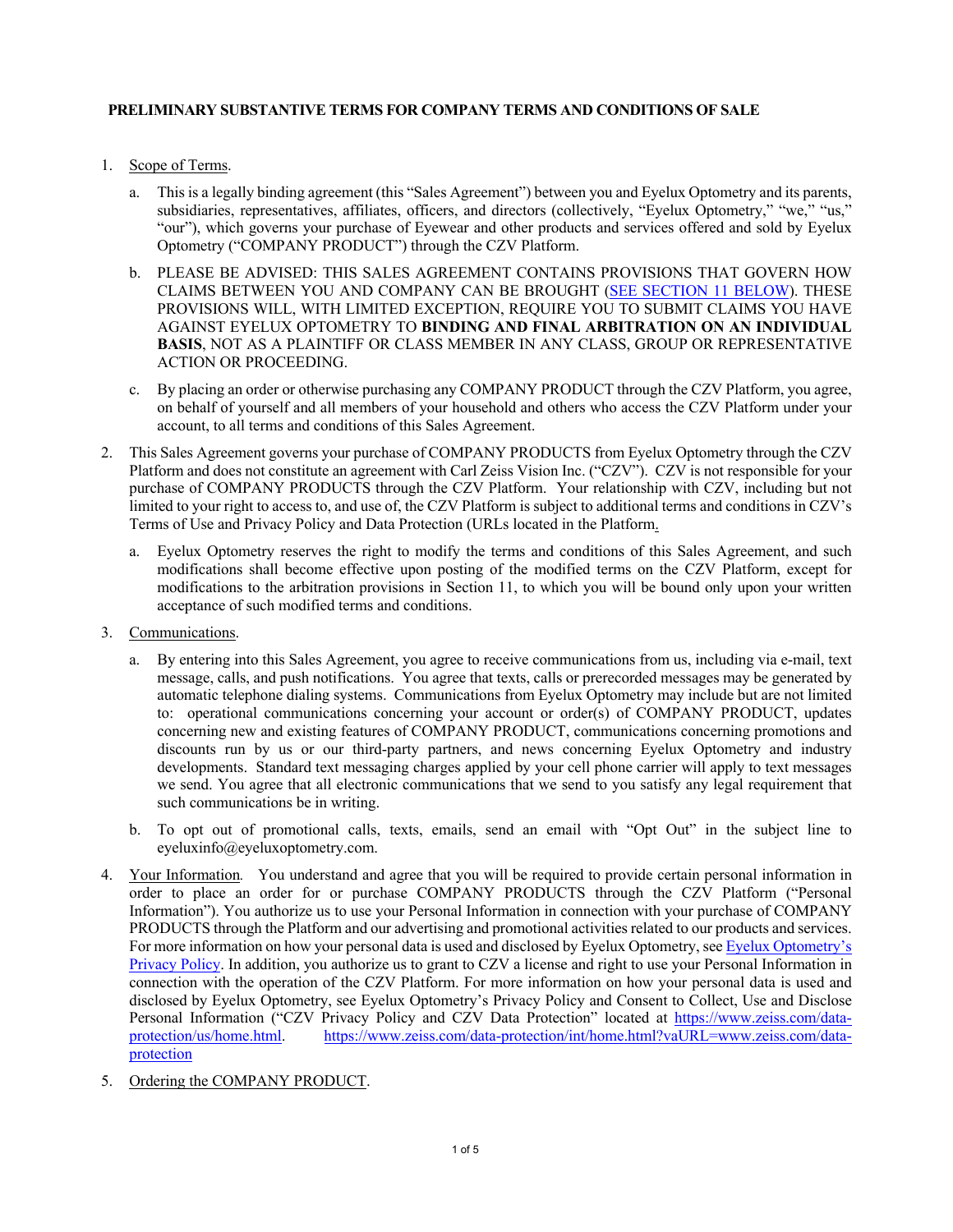- a. In some cases, we make prescription Eyewear based on the Prescription Data provided by you. If you are providing your own lens prescription, it is your obligation to upload your current lens prescription in the ordering process on the CZV Platform and confirm the accuracy and validity of your Prescription Data when you place your order. Your order will be processed only after you have uploaded your Prescription Data and confirmed its accuracy and validity. In other cases, 7you can use the CZV Platform if one of our Practice Locations already has a copy of your valid lens prescription from a recent eye exam, or to schedule an eye exam to obtain a lens prescription if you don't already have one. In any of these cases your order will be processed after we have confirmed the accuracy and validity of your lens prescription.
- b. Once we receive your order, we will provide you with an email order confirmation. The order confirmation is not an acceptance of your order, nor does it constitute confirmation of our offer to sell the COMPANY PRODUCT to you; we are simply confirming that we received your order. Eyelux Optometry reserves the right at any time after receiving your order to accept or decline your order for any reason. If you have not provided us with the proper Prescription Data or your prescription values indicate that a correction of your prescription for a COMPANY PRODUCT is advisable, we will contact you before proceeding further.
- c. Until we have confirmed the Prescription Data for your order, your order has not been accepted. We will send you another email to let you know that your order has been accepted and that the COMPANY PRODUCT will be manufactured and prepared for shipping.

## 6. Payment.

- a. You authorize Eyelux Optometry (and any third-party payment processor) to charge your payment card for all purchases you make. Completion of a payment transaction is contingent upon: (a) you providing complete personal, credit or debit card and other information needed to charge your account for your purchase, (b) authorization of the payment by your credit or debit card company, and (c) acceptance of your payment. You may cancel your payment prior to your final submission of it to us. We may, in our sole discretion, cancel your payment at any time by providing notice to you through your contact information or by a notice when you attempt to make a payment. We may cancel a payment or prevent you from initiating future payments for any reason.
- b. If we cancel an order after you have already paid, we will refund the paid amount through original method of payment.
- 7. Shipping and Delivery.
	- a. Please review the  $Shipping \& Pickup page$  to learn about how and when you will receive the COMPANY PRODUCT you purchased from the CZV Platform.
	- b. Since the actual delivery of your order can be impacted by many events beyond Eyelux Optometry's control once it leaves our facilities, Eyelux Optometry cannot be held liable for late deliveries. We will, however, work with you to ensure a smooth delivery. The risk of loss of, or damage to, a COMPANY PRODUCT shall pass to you when you, or a person designated by you, acquires physical possession of the COMPANY PRODUCT. Title to a COMPANY PRODUCT shall pass to you when the COMPANY PRODUCT is picked up by you at one of Eyelux Optometry's Practice Locations or is picked up by your designated carrier from our supplier.
	- c. COMPANY PRODUCTS purchased through the CZV Platform will only be shipped to Eyelux Optometry's Practice Locations or your addresses within the U.S. and are subject to U.S. and foreign export control laws and regulations. COMPANY PRODUCTS must be purchased, sold, exported, re-exported, transferred, and used in compliance with these export laws and regulations.
- 8. Returns.
	- a. For any undamaged COMPANY PRODUCT, simply return it in its original packaging along with the original receipt within 30 days of the date you receive the product. Upon our receipt and inspection of the returned product, we will exchange or replace defective product.
	- b. Any COMPANY PRODUCT containing Prescription Data that was incorrectly provided by you is not eligible for return, refund, or exchange.
	- 9. Disclaimer of Warranties.
		- a. Disclaimers herein apply to Eyelux Optometry and its affiliates, subsidiaries, parents, successors and assigns and each of their respective officers, directors, employees, agents, and shareholders.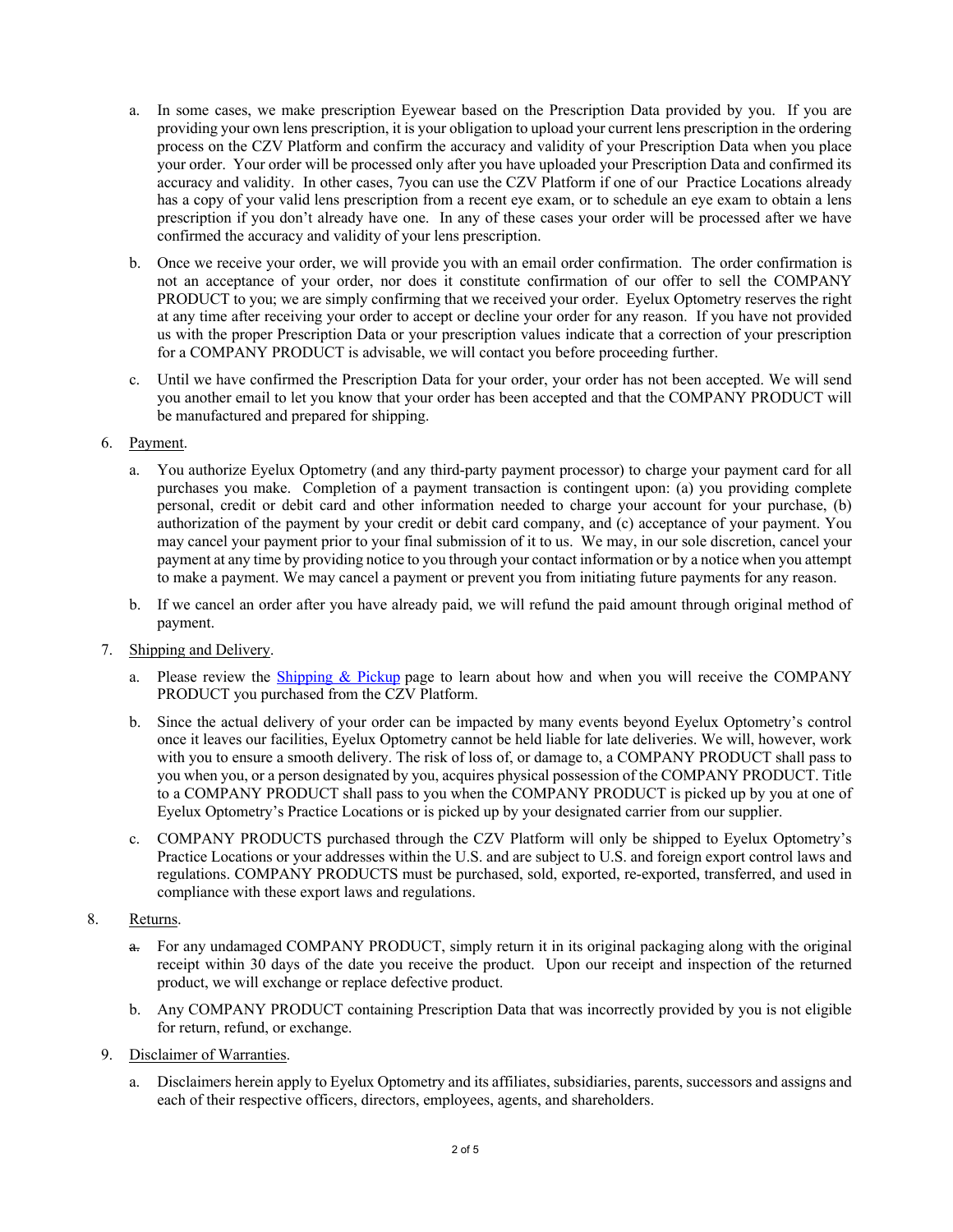- b. COMPANY PRODUCTS ARE PROVIDED "AS AVAILABLE" AND "AS IS" WITH NO REPRESENTATIONS OR WARRANTIES OF ANY KIND. EYELUX OPTOMETRY DISCLAIMS TO THE FULLEST EXTENT PERMITTED BY LAW ALL WARRANTIES, EXPRESS, IMPLIED AND STATUTORY, INCLUDING ALL WARRANTIES OF MERCHANTABILITY, FITNESS FOR A PARTICULAR PURPOSE, TITLE AND NON-INFRINGEMENT. EYELUX OPTOMETRY DOES NOT WARRANT THAT ANY COMPANY PRODUCT WILL BE IN STOCK, SAFE, DEFECT-FREE, CONFORM WITH WRITTEN OR VERBAL SPECIFICATIONS, GUARANTEES, REPRESENTATIONS, WARRANTIES OR PROMISES, OR THAT COMPANY PRODUCTS WILL NOT BE LOST OR DAMAGED IN SHIPMENT.
- EYELUX OPTOMETRY MAKES NO REPRESENTATION, WARRANTY, GUARANTEE OR PROMISE THAT THE COMPANY PRODUCTS, CZV PLATFORM OR SERVICES WILL MEET YOUR REQUIREMENTS OR ACHIEVE ANY PARTICULAR RESULTS. EYELUX OPTOMETRY MAKES ALL DISCLAIMERS IN THIS SECTION ON BEHALF OF ITSELF AND ITS LICENSORS AND SUPPLIERS.

## 10. Limitation of Liability.

- a. Limitations herein apply to Eyelux Optometry and its affiliates, subsidiaries, parents, successors and assigns and each of their respective officers, directors, employees, agents, and shareholders.
- b. TO THE FULLEST EXTENT PERMITTED BY APPLICABLE LAW, IN NO EVENT WILL EYELUX OPTOMERTY BE LIABLE TO YOU UNDER CONTRACT, TORT, STRICT LIABILITY, NEGLIGENCE, OR ANY OTHER LEGAL OR EQUITABLE THEORY FOR: (1) ANY LOST PROFITS, DATA LOSS, COST OF PROCUREMENT OF SUBSTITUTE EYEWEAR OR OTHER PRODUCTS OR SERVICES, OR DIRECT, INDIRECT, INCIDENTAL, SPECIAL, PUNITIVE, PERSONAL INJURY, PAIN AND SUFFERING, EMOTIONAL DISTRESS, COMPENSATORY OR CONSEQUENTIAL DAMAGES OF ANY KIND WHATSOEVER ARISING OUT OF OR IN CONNECTION WITH THE PERFORMANCE, USE, OR INABILITY TO USE, COMPANY PRODUCTS, OR ANY CONTENT ON THE CZV PLATFORM REGARDING COMPANY PRODUCTS; OR (2) ANY DIRECT DAMAGES IN EXCESS OF (IN THE AGGREGATE) THE GREATER OF (I) THE FEES YOU PAID TO US FOR THE APPLICABLE COMPANY PRODUCTS, OR (II) \$100.00 (US).
- c. You expressly acknowledge and agree that the prescription information for Eyewear that you provide on the CZV Platform is a valid prescription and represents your current lens prescription, and has not been altered, modified, or changed in any way ("Prescription Data"). You expressly acknowledge and agree that in no event will Eyelux Optometry or CZV be liable to you under any legal or equitable theory arising from any errors in Prescription Data that you provide on the CZV Platform. If you incorrectly confirm your Prescription Data to be valid and accurate, you, and not Eyelux Optometry or CZV, will be solely financially responsible, including for the costs of new Eyewear or any other product or service you should choose to obtain. As set forth herein, neither Eyelux Optometry nor CZV is liable for any injuries that you or any third party sustains based on or arising from invalid or inaccurate Prescription Data, any injuries any other persons sustain from using Eyewear made based upon your Prescription Data, or from any faulty Eyewear or other product or service that you purchased through the CZV Platform.
- d. YOU EXPRESSLY WAIVE AND RELEASE ANY AND ALL RIGHTS AND BENEFITS UNDER SECTION 1542 OF THE CIVIL CODE OF THE STATE OF CALIFORNIA (OR ANY ANALOGOUS LAW OF ANY OTHER STATE), WHICH READS AS FOLLOWS: "A GENERAL RELEASE DOES NOT EXTEND TO CLAIMS WHICH THE CREDITOR DOES NOT KNOW OR SUSPECT TO EXIST IN HIS OR HER FAVOR AT THE TIME OF EXECUTING THE RELEASE AND THAT, IF KNOWN BY HIM OR HER, WOULD HAVE MATERIALLY AFFECTED HIS OR HER SETTLEMENT WITH THE DEBTOR OR RELEASED PARTY."
- e. Certain jurisdictions may not allow the exclusion or limitation of certain warranties and damages. Accordingly, some or all of the above disclaimers, exclusions, or limitations may not apply to you, and you may have additional rights. The disclaimers, exclusions, and limitations of liability under this Agreement will not apply to the extent prohibited by applicable law.
- 11. Agreement to Arbitrate Disputes and Waiver of Class Actions.
	- a. YOU AND EYELUX OPTOMETRY MUTUALLY AGREE TO WAIVE OUR RESPECTIVE RIGHTS TO RESOLUTION OF DISPUTES IN A COURT OF LAW BY A JUDGE OR JURY AND AGREE TO RESOLVE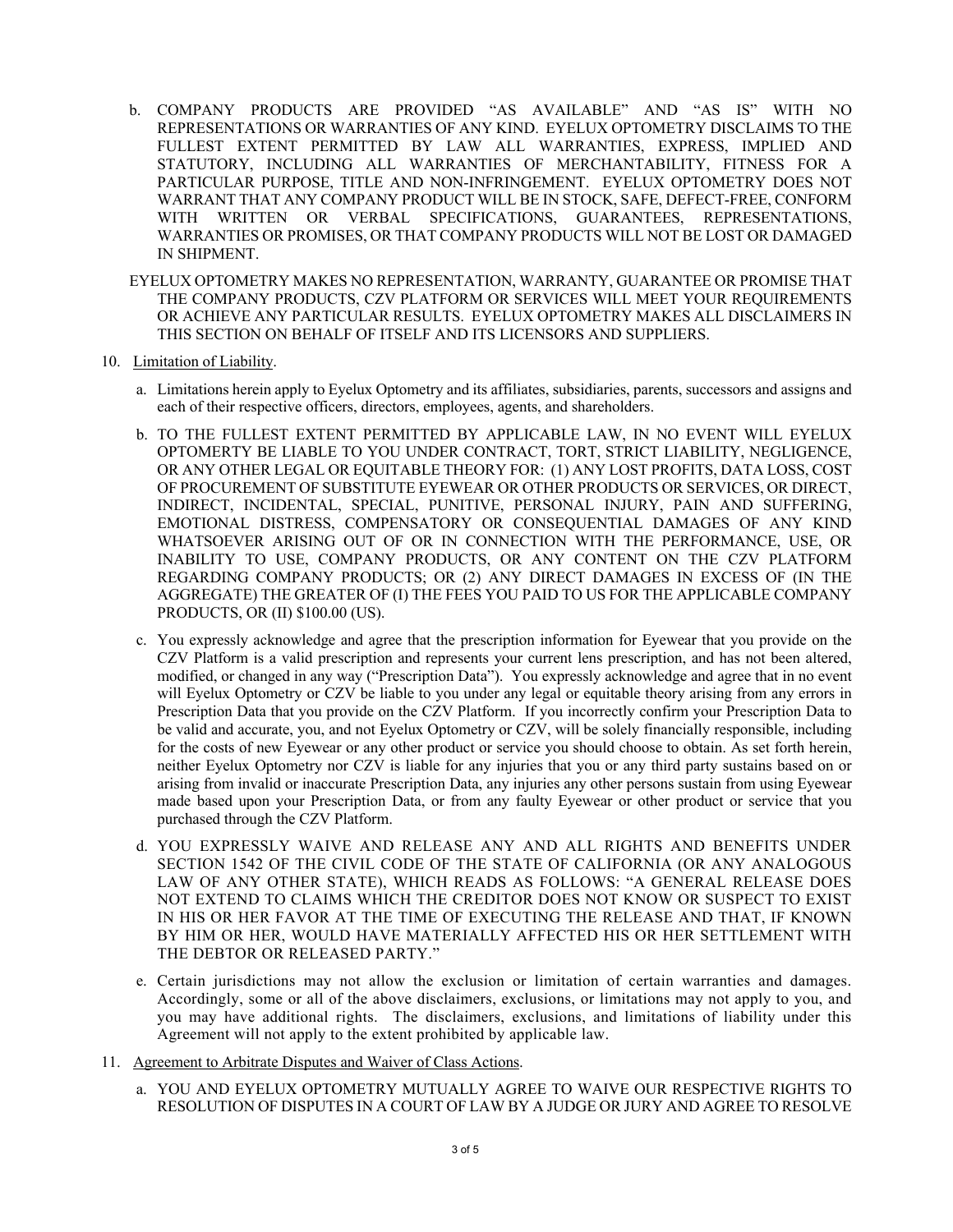ANY CLAIM OR DISPUTE AGAINST EACH OTHER ON AN INDIVIDUAL BASIS IN ARBITRATION. This will prohibit you from bringing any class, collective, or consolidated action against Eyelux Optometry or any of its affiliates, subsidiaries, parents, successors or assigns and any of their respective officers, directors, employees, agents, or shareholders, and will also prohibit you from participating in or recovering relief under any current or future such actions brought against Eyelux Optometry by someone else. Arbitration is more informal than a lawsuit in court: there is no judge or jury in arbitration; discovery in arbitration may be more limited than discovery in litigation; and court review of an arbitration award is limited.

- b. You and Eyelux Optometry agree that any dispute, claim, or controversy, whether based on past, present or future events, arising out of or relating to: this Sales Agreement and prior versions thereof; content regarding COMPANY PRODUCTS currently or previously available on or through the CZV Platform; any COMPANY PRODUCT or other product or service currently or previously available on the CZV Platform; your relationship with Eyelux Optometry; your Prescription Data; your Personal Information if applicable; payments made by you or any payments made or allegedly owed to you; and any other federal and state statutory and common law claims (collectively, "Disputes") will be settled by binding arbitration, except that each party retains the right to bring an individual action in small claims court and the right to seek injunctive or other equitable relief in a court of competent jurisdiction to prevent the actual or threatened infringement, misappropriation or violation of a party's copyrights, trademarks, trade secrets, patents or other intellectual property rights ("Arbitration Agreement"). All disputes concerning the arbitrability of a Dispute (including disputes about the scope, applicability, enforceability, legality, revocability, or validity of the Arbitration Agreement) will be decided by the arbitrator, except as expressly provided herein. YOU UNDERSTAND, ACKNOWLEDGE, AND AGREE THAT YOU AND EYELUX OPTOMETRY ARE EACH WAIVING THE RIGHT TO SUE IN COURT OR HAVE A JURY TRIAL FOR ANY AND ALL DISPUTES, EXCEPT AS EXPRESSLY OTHERWISE PROVIDED IN THIS ARBITRATION AGREEMENT.
- c. Prohibition of Class Actions and Non-Individualized Relief. You acknowledge and agree that you and Eyelux Optometry are each waiving the right to a trial by jury or to participate as a plaintiff or class in any purported class, collective, or consolidated proceeding in connection with any Dispute. Further, unless both you and Eyelux Optometry otherwise agree in writing, the arbitrator may not consolidate more than one person's claims and may not otherwise preside over any form of any class, collective, consolidated or representative proceeding.
- d. Arbitration Procedures.
	- i. Arbitration Rules and Governing Law. Any arbitration commenced pursuant to this Section of the Agreement will be administered by the American Arbitration Association ("AAA") in accordance with the Consumer Arbitration Rules (the "AAA Rules") then in effect, except as modified by this Agreement. The AAA Rules are available at adr.org or by calling the AAA at 1-800-778-7879 or any subsequent applicable telephone number. The Federal Arbitration Act ("FAA") will govern the interpretation and enforcement of this Arbitration Agreement. It is your and Eyelux Optometry's intent that the FAA and AAA Rules will preempt all state laws to the fullest extent permitted by law. If the FAA and AAA Rules are found to not apply to any issue that arises under this Arbitration Agreement or the enforcement thereof, then that issue will be resolved under the laws of the State of California. This Agreement governs to the extent it conflicts with the AAA Rules or FAA.
	- ii. Arbitration Process. A party who desires to initiate arbitration must provide the other party with a written Demand for Arbitration as specified in the AAA Rules. The AAA provides a form Demand for Arbitration and a separate form for California residents at adr.org. The arbitrator will be either a retired judge or an attorney licensed to practice law in the state of California and will be selected by the parties from the AAA's roster of consumer dispute arbitrators. If the parties are unable to agree upon an arbitrator within seven (7) days of delivery of the Demand for Arbitration, then the AAA will appoint the arbitrator in accordance with the AAA Rules.
	- iii. Arbitration Location and Procedure. You and Eyelux Optometry agree that the arbitration will be conducted at the AAA office located in San Diego, California. If your claim does not exceed \$10,000, then the arbitration will be conducted solely on the basis of documents you and Eyelux Optometry submit to the arbitrator, unless you request a hearing or the arbitrator determines that a hearing is necessary. If your claim exceeds \$10,000, your right to a hearing will be determined by the AAA Rules. Subject to the AAA Rules, the arbitrator will have the discretion to direct a reasonable exchange of information by the parties, consistent with the expedited nature of the arbitration.